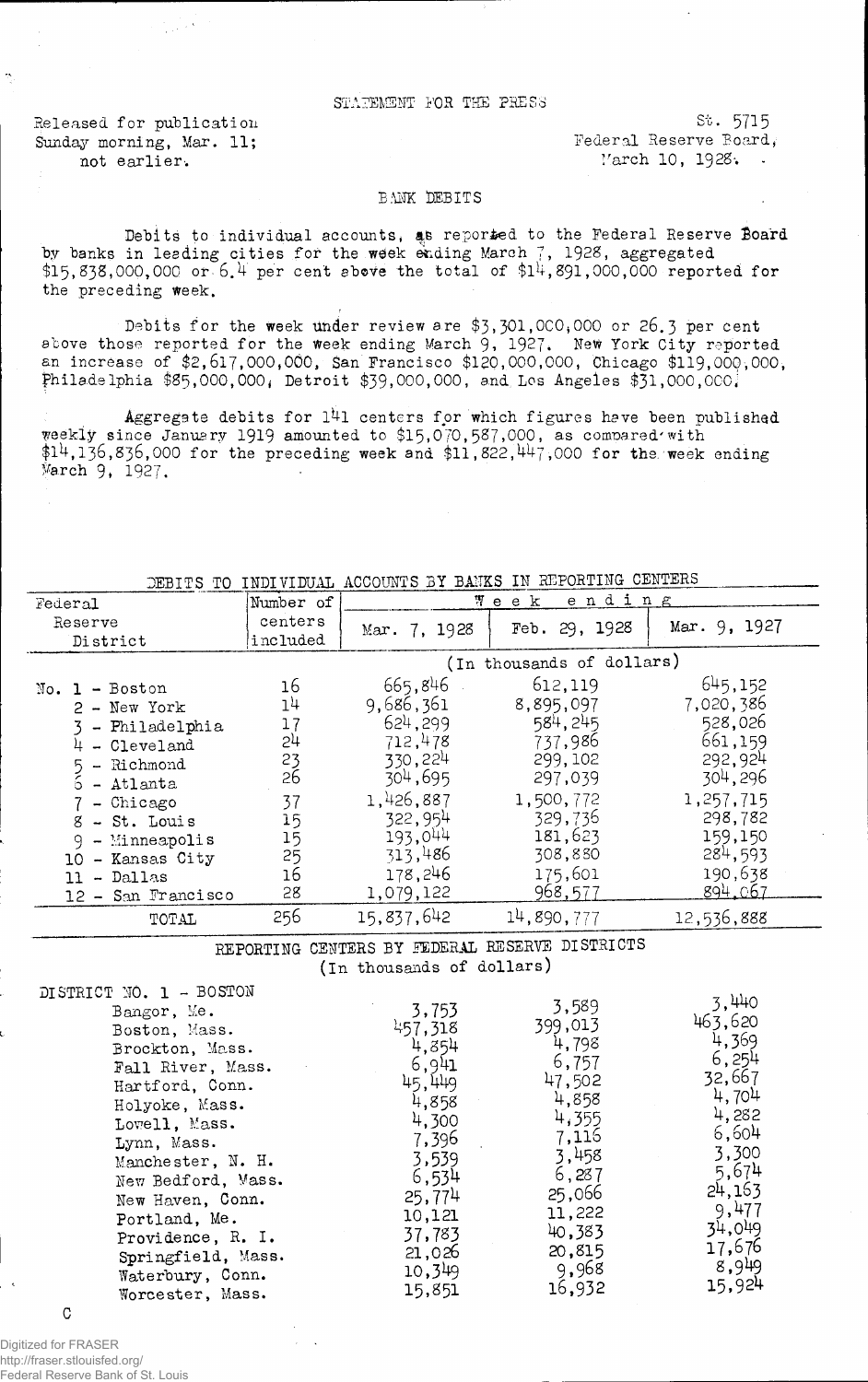DEBITS TO *INDIVUMIAL AJOODITS* BY BATKS IN REPORTING OTHERS ot. 5715a

|                                                   |                           | <u>Seek ending</u>                          |                 |  |
|---------------------------------------------------|---------------------------|---------------------------------------------|-----------------|--|
|                                                   |                           |                                             |                 |  |
|                                                   |                           | Mar. 7, 1928   Feb. 29, 1928   Mar. 9, 1927 |                 |  |
|                                                   | (In thousands of dollars) |                                             |                 |  |
| DISTRICT NO. 2 - NEW YORK                         |                           |                                             |                 |  |
| Albany, N. Y.                                     | 35,089                    | 49,576                                      | 37,145          |  |
| Binghamton, N.Y.                                  | 5,191                     | 4,587                                       | 4,848           |  |
| Buffalo, N.Y.                                     | 93,526                    | 87,064                                      | 67,005          |  |
| Elmira, N.Y.                                      | 4,431                     | 4,302                                       | 4,760           |  |
| Jamestown, N.Y.                                   | 4,268                     | 4,515                                       | 4,374           |  |
| Montclair, N. J.                                  | 6,303                     | 4,930                                       | 5,709           |  |
| Newark, N. J.                                     | 98,618                    | 96,261                                      | 78,085          |  |
| New York, N.Y.                                    | 9,300,859                 | 8,501,228                                   | 6,684,083       |  |
| Northern New Jersey Clearing<br>House Association | 57,539                    | 65,884                                      | 50,055          |  |
| Passaic, N. J.                                    | 10,163                    | 9,507                                       | 8,859           |  |
| Poughkeepsie, N.Y.                                | 4,222                     | 3,838                                       | 4,538           |  |
| Rochester, N.Y.                                   | 41,011                    | 39,090                                      | 50,211          |  |
| Stamford, Conn.                                   | 3,665                     | 3,728                                       | 2,945           |  |
| Syracuse, N.Y.                                    | 21,476                    | 20,487                                      | 17,769          |  |
| DISTRICT NO. 3 - PHILADELPHIA                     |                           |                                             |                 |  |
| Allentown, Pa.                                    | 9,260                     | 8,777                                       | 8,327           |  |
| Altoona, Pa.                                      | 3,736                     | 3,615                                       | 3,628           |  |
| Camden, N. J.                                     | 13,530                    | 13,635                                      | 11,997          |  |
| Chester, Pa.                                      | 6,372                     | 6,500                                       | 4,863           |  |
| Harrisburg, Pa.                                   | 8,614                     | 9,584                                       | 9,611           |  |
| Hazleton, Pa.                                     | 2,790                     | 3,307                                       | 2,815           |  |
| Johnstown, Pa.                                    | 6,869                     | 5,127                                       | 5,202           |  |
| Lancaster, Pa.<br>Lebanon, Pa.                    | 7,510<br>1,652            | 7,849<br>1,803                              | 6,158<br>1,544  |  |
| Norristown, Pa.                                   | 3,249                     | 3,509                                       |                 |  |
| Philadelphia, Pa.                                 | 484,601                   | 437,903                                     | 399,333         |  |
| Reading, Pa.                                      | 11,100                    | 11,073                                      | 10,191          |  |
| Scranton, Pa.                                     | 18,700                    | 25,300                                      | 17,800          |  |
| Trenton, N. J.                                    | 16,971                    | 17,455                                      | 16,284          |  |
| Wilkes-Barre, Pa.                                 | 10,200                    | 11,900                                      | 9,200           |  |
| Williamsport, Pa.                                 | 4,933                     | 4,834                                       | 5,022           |  |
| Wilmington, Del.                                  | 12,410                    | 10,783                                      | 11,066          |  |
| York, Pa.                                         | 5,051                     | 4,800                                       | 4,985           |  |
| DISTRICT NO. 4 - CLEVELAND                        |                           |                                             |                 |  |
| Akron, Ohio                                       | 22,641                    | 25,207                                      | 20,440<br>2,526 |  |
| Butler, Pa.                                       | 2,272<br>12,661           | 2,278<br>10,017                             | 9,987           |  |
| Canton, Ohio<br>Cincinnati, Ohio                  | 95,691                    | 98,110                                      | 88,656          |  |
| Cleveland, Ohio                                   | 171,268                   | 188,456                                     | 147,572         |  |
| Columbus, Ohio                                    | 44,766                    | 35,733                                      | 34,014          |  |
| Connellsville, Pa.                                | 919                       | 901                                         | 1,406           |  |
| Dayton, Ohio                                      | 27,229                    | 21,666                                      | 21,367          |  |
| Erie, Pa.                                         | 7,802                     | 6,966                                       | 7,974           |  |
| Greensburg, Pa.                                   | 4,224                     | 4,959                                       | 4,652           |  |
| Homestead, Pa.                                    | 1,046                     | 948                                         | 942<br>6,489    |  |
| Lexington, Ky.                                    | 5,824                     | 5,649                                       | 2,962           |  |
| Lima, Ohio                                        | 3,919                     | 3,813<br>1,168                              | 1,184           |  |
| Lorain, Ohio<br>Middletown, Ohio                  | 1,189<br>2,735            | 2,767                                       | 2,427           |  |
| Oil City, Pa.                                     | 2,799                     | 3,002                                       | 3,416           |  |
| Pittsburgh, Pa.                                   | 211,199                   | 227,370                                     | 214,268         |  |
| Springfield, Ohio                                 | 7,779                     | 4,826                                       | 7,334           |  |
| Steubenville, Ohio                                | 2,251                     | 2,702                                       | 2,137           |  |
| Toledo, Ohio                                      | 56,800                    | 56,013                                      | 52,684          |  |
| Warren, Ohio                                      | 2,257                     | 3,469                                       | 2,526           |  |
| Wheeling, W. Va.                                  | 9,874                     | 11,815                                      | 9,577           |  |
| Youngstown, Ohio                                  | 12,503                    | 17,414                                      | 14,086<br>2,533 |  |
| Zanesville, Ohio                                  | 2,830                     | 2,737                                       |                 |  |

Digitized for FRASER http://fraser.stlouisfed.org/ Federal Reserve Bank of St. Louis

ł

 $\overline{a}$ 

 $\ddot{\phantom{0}}$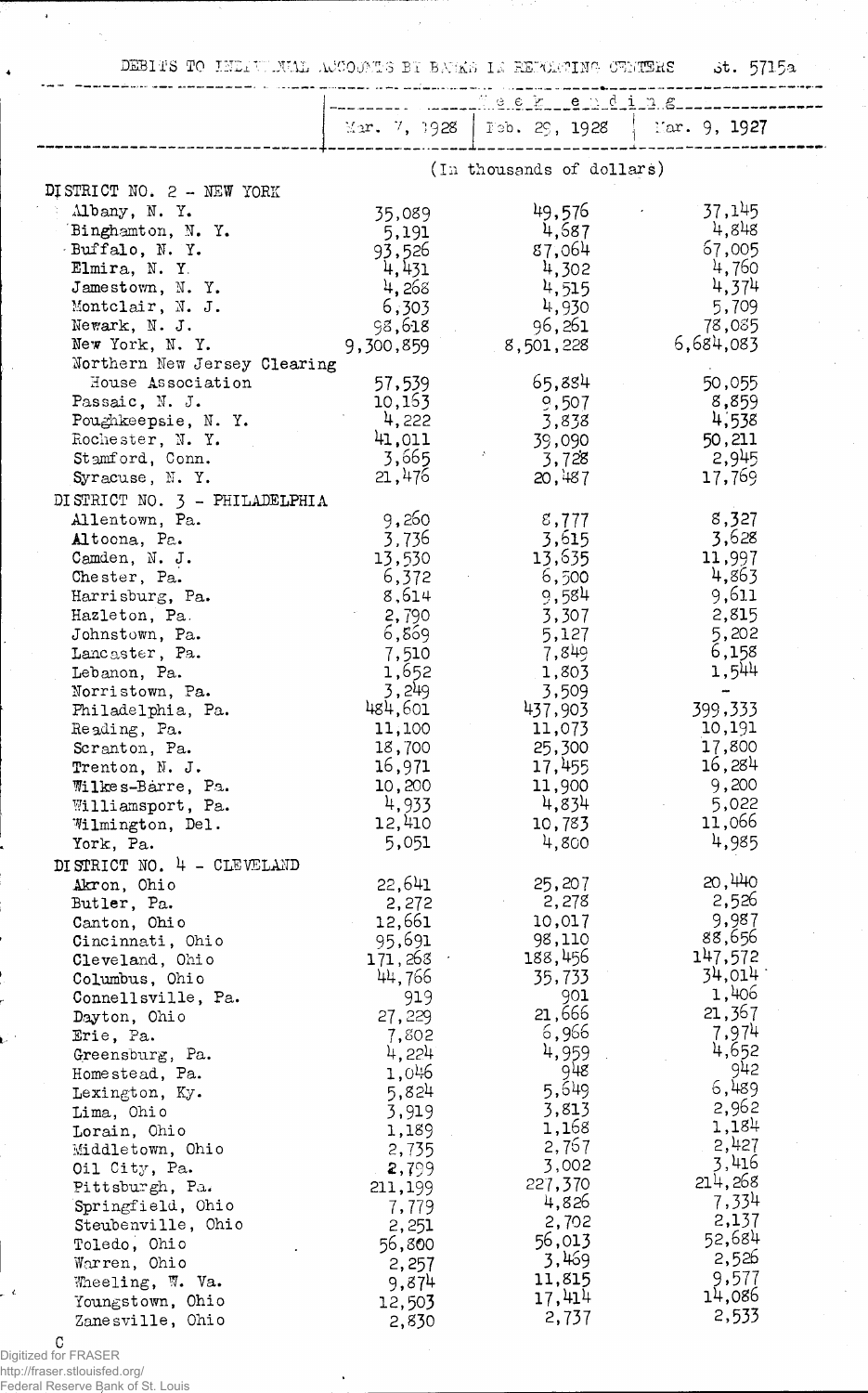DEBITS TO INDIVIDUAL ACCOUNTS BY BANKS IN REPORTING CENTERS St. 5715b

 $\hat{\mathcal{A}}$ 

 $\frac{1}{2}$ 

ý,

|                                                                                                                                                                                                                                                                                                                                                                                                                                                                                            | Week ending                                                                                                                                                                                                                                           |                                                                                                                                                                                                                                     |                                                                                                                                                                                                                                          |  |
|--------------------------------------------------------------------------------------------------------------------------------------------------------------------------------------------------------------------------------------------------------------------------------------------------------------------------------------------------------------------------------------------------------------------------------------------------------------------------------------------|-------------------------------------------------------------------------------------------------------------------------------------------------------------------------------------------------------------------------------------------------------|-------------------------------------------------------------------------------------------------------------------------------------------------------------------------------------------------------------------------------------|------------------------------------------------------------------------------------------------------------------------------------------------------------------------------------------------------------------------------------------|--|
|                                                                                                                                                                                                                                                                                                                                                                                                                                                                                            | Mar. $7, 1928$                                                                                                                                                                                                                                        | Feb. 29, 1928                                                                                                                                                                                                                       | Mar. 9, 1927                                                                                                                                                                                                                             |  |
|                                                                                                                                                                                                                                                                                                                                                                                                                                                                                            | (In thousands of dollars)                                                                                                                                                                                                                             |                                                                                                                                                                                                                                     |                                                                                                                                                                                                                                          |  |
| DISTRICT NO. 5 - RICHMOND                                                                                                                                                                                                                                                                                                                                                                                                                                                                  |                                                                                                                                                                                                                                                       |                                                                                                                                                                                                                                     |                                                                                                                                                                                                                                          |  |
| Asheville, N. C.<br>Baltimore, Md.<br>Charleston, S. C.<br>Charleston, W. Va.<br>Charlotte, N. C.<br>Columbia, S. C.<br>Cumberland, Md.<br>Danville, Va.<br>Durham, N. C.<br>Greensboro, N. C.<br>Greenville, S. C.<br>Hagerstown, Md.<br>Huntington, W. Va.<br>Lynchburg, Va.<br>Newport News, Va.<br>Norfolk, Va.<br>Raleigh, N. C.<br>Richmond, Va.<br>Roanoke, Va.<br>Spartanburg, S. C.<br>Washington, D. C.<br>Wilmington, N. C.<br>Winston-Salem, N. C.<br>DISTRICT NO. 6 - ATLANTA | 6,751<br>108,617<br>6,318<br>10,673<br>12,517<br>5,918<br>2,023<br>2,817<br>7,433<br>6,410<br>5,632<br>2,359<br>5,142<br>5,083<br>2,288<br>16,283<br>4,890<br>33,776<br>8,459<br>3,346<br>60,060<br>4,596<br>8,833                                    | 6,035<br>90,640<br>6,637<br>8,769<br>12,920<br>4,808<br>2,328<br>2,334<br>6,294<br>5,936<br>5,318<br>2,460<br>4,996<br>4,124<br>1,427<br>17,023<br>4,527<br>32,658<br>6,250<br>2,478<br>57,713<br>5,148<br>8,279                    | 8,214<br>90,901<br>6,440<br>7,581<br>10,674<br>5,621<br>2,080<br>2,143<br>5,816<br>5,792<br>5,117<br>2,259<br>5,567<br>4,558<br>2,274<br>17,225<br>4,668<br>26,855<br>6,774<br>3,110<br>56,153<br>4,561<br>8,541                         |  |
| Albany, Ga.<br>Atlanta, Ga.<br>Augusta, Ga.<br>Birmingham, Ala.<br>Brunswick, Ga.<br>Chattanooga, Tenn.<br>Columbus, Ga.<br>Dothan, Ala.<br>Elberton, Ga.<br>Hattiesburg, Miss.<br>Jackson, Miss.<br>Jacksonville, Fla.<br>Knoxville, Tenn,<br>Macon, Ga.<br>Meridian, Miss.<br>Miami, Fla.<br>Mobile, Ala.<br>Montgomery, Ala.<br>Nashville, Tenn.<br>Newnan, Ga.<br>New Orleans, La.<br>Pensacola, Fla.<br>Savannah, Ga.<br>Tampa, Fla.<br>Valdosta, Ga.<br>Vicksburg, Miss.             | 1,192<br>37,319<br>\$,857<br>34,320<br>727<br>12,051<br>3,600<br>777<br>285<br>1,807<br>5,988<br>19,441<br>8,814<br>5,150<br>4,010<br>12,060<br>9,773<br>7,369<br>25,726<br>$\bullet$<br>550<br>80,065<br>1,909<br>10,540<br>11,411<br>1,162<br>1,792 | 857<br>38,329<br>5,810<br>34,710<br>675<br>10,046<br>2,817<br>637<br>211<br>1,584<br>5,809<br>22,668<br>7,981<br>4,707<br>3,953<br>10,992<br>9,525<br>5,814<br>20,543<br>330<br>87,148<br>1,600<br>7,742<br>9,778<br>1,166<br>1,607 | 1,138<br>35,614<br>6,109<br>35,300<br>758<br>10,215<br>3,080<br>701<br>544<br>1,743<br>4,576<br>22,034<br>7,832<br>4,530<br>4,080<br>20,989<br>10,168<br>5,905<br>19,622<br>546<br>79,922<br>1,983<br>11,299<br>12,737<br>1,466<br>1,705 |  |

 $\mathtt{C}$ 

 $\left\lfloor \frac{n}{2} \right\rfloor$ 

 $\frac{1}{2}$ 

Digitized for FRASER http://fraser.stlouisfed.org/ Federal Reserve Bank of St. Louis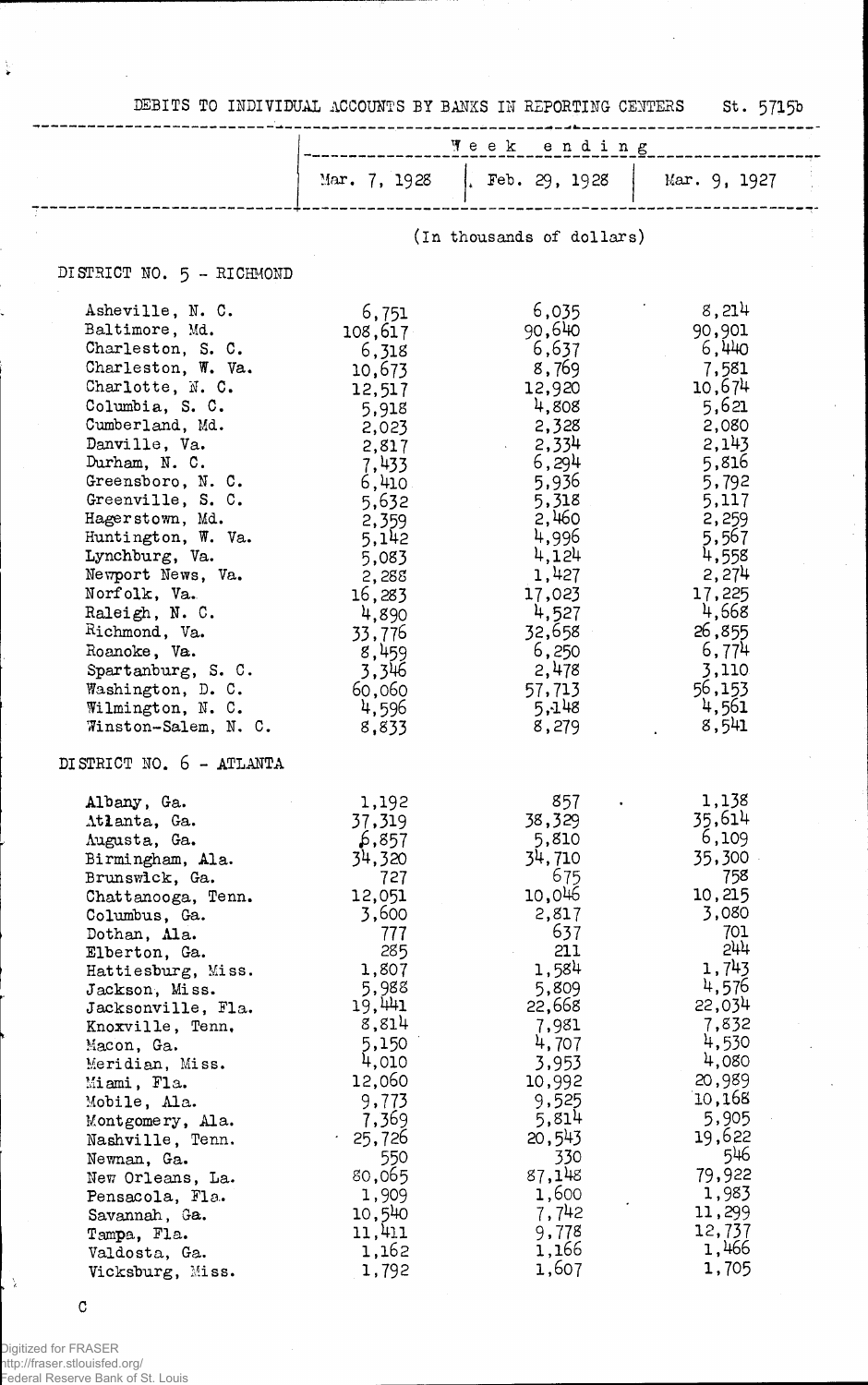Ą

## DELTS TO INDIVIDUAL ACCOUNTS BY BANCS IN EEPARTING CENTERS

3t. 5715c

|                                       |                  | Mar. 7, 1928   Feb. 29, 1928 | Mar. 9, 1927    |  |
|---------------------------------------|------------------|------------------------------|-----------------|--|
|                                       |                  |                              |                 |  |
|                                       |                  | (In thousands of dollars)    |                 |  |
| DISTRICT NO. 7 - CHICAGO              |                  |                              |                 |  |
| Adrian, Mich.                         | 997              | 897                          | 1,023           |  |
| Aurora, Ill.                          | 4,341            | 3,723                        | 4,141           |  |
| Bay City, Mich.<br>Bloomington, Ill.  | 2,938            | 2,799                        | 2,969           |  |
| Cedar Rapids, Iowa                    | 5,138            | 3,767                        | 3,443           |  |
| Champaign-Urbana, Ill.                | 15,485<br>4,530  | 10,202                       | 11,170          |  |
| Chicago, Ill.                         | 877,840          | 3,639                        | 3,477           |  |
| Danville, Ill.                        | 2,921            | 928,293                      | 759,240         |  |
| Davenport, Iowa                       | 10,245           | 3,853                        | 3,982<br>8,643  |  |
| Decatur, Ill.                         | 5,043            | 7,770<br>4,673               | 4,621           |  |
| Des Moines, Iowa                      | 22,947           | 19,372                       | 22,566          |  |
| Detroit, Mich.                        | 187,567          | 219,788                      | 148,758         |  |
| Dubuque, Iowa                         | 4,131            | 3,591                        | 3,944           |  |
| Flint, Mich.                          | 11,475           | 11,479                       | 9,450           |  |
| Fort Wayne, Ind.                      | 31,376           | 11,065                       | 10,299          |  |
| Gary, Ind.                            | 4,032            | 7,364                        | 5,352           |  |
| Grand Rapids, Mich.                   | 18,101           | 19,958                       | 17,872          |  |
| Green Bay, Wis.                       | 3,853            | 3,521                        | 3,239           |  |
| Hammond, Ind.<br>Indianapolis, Ind.   | 4,500            | 4,916                        | 4,120           |  |
| Jackson, Mich.                        | 45,213           | 55,972                       | 40,666          |  |
| Kalamazoo, Mich.                      | 4,982<br>6,550   | 5,394                        | 5,034           |  |
| Lansing, Mich.                        | 7,000            | 5,539                        | 5,543           |  |
| Mason City, Iowa                      | 3,000            | 7,700<br>2,500               | 7,346           |  |
| Milwaukee, Wis.                       | 75,278           | 58,574                       | 2,500<br>75,505 |  |
| Moline, Ill.                          | 3,036            | 2,529                        | 2,248           |  |
| Muscatine, . Iowa                     | 2,113            | 1,275                        | 2,729           |  |
| Oshkosh, Wis.                         | 3,200            | 3,200                        | 2,900           |  |
| Peoria, Ill.                          | 13,617           | 12,456                       | 14,069          |  |
| Rockford, Ill.                        | 8,282            | 8,969                        | 7,615           |  |
| Saginaw, Mich.                        | 5,337            | 6,546                        | 5,190           |  |
| Sheboygan, Wis.                       | 3,715            | 3,955                        | 3,533           |  |
| Sioux City, Iowa                      | 14,636           | 14,559                       | 20,670          |  |
| South Bend, Ind.<br>Springfield, Ill. | 11,282           | 10,860                       | 12,863          |  |
| Terre Haute, Ind.                     | 9,306<br>6,533   | 9,306                        | 9,249           |  |
| Waterloo, Iowa                        | 6,192            | 4,874<br>5,694               | 6,048           |  |
| DISTRICT NO. 8 - ST. LOUIS            |                  |                              | 5,698           |  |
| East St. Louis and Nat'l.             |                  |                              |                 |  |
| Stock Yards, Ill.                     | 14,117           | 17,739                       |                 |  |
| Eldorado, Ark.                        | 1,830            | 2,025                        | 9,839<br>2,185  |  |
| Evansville, Ind.                      | 12,183           | 11,706                       | 11,829          |  |
| Fort Smith, Ark.                      | 3,164            | 3,427                        | 2,707           |  |
| Greenville, Miss.                     | 899              | 815                          | 1,078           |  |
| Helena, Ark.                          | 815              | 863                          | 973             |  |
| Little Rock, Ark.                     | 18,236           | 18,906                       | 18,782          |  |
| Louisville, Ky.                       | 44,311           | 44,282                       | 43,334          |  |
| Memphis, Tenn.                        | 37,619           | 34,665                       | 36,538          |  |
| Owensboro, Ky.                        | 1,415            | 1,358                        | 1,472           |  |
| Pine Bluff, Ark.<br>Quincy, Ill.      | 2,979            | 2,432                        | 2,698           |  |
| St. Louis, Mo.                        | 3,732            | 2,909                        | 3,372           |  |
| Sedalia, Mo.                          | 175,800<br>1,348 | 133,900                      | 158,900         |  |
| Springfield, Mo.                      | 4,506            | 1,030<br>3,629               | 1,238<br>3,837  |  |
|                                       |                  |                              |                 |  |

 $\mathtt{C}$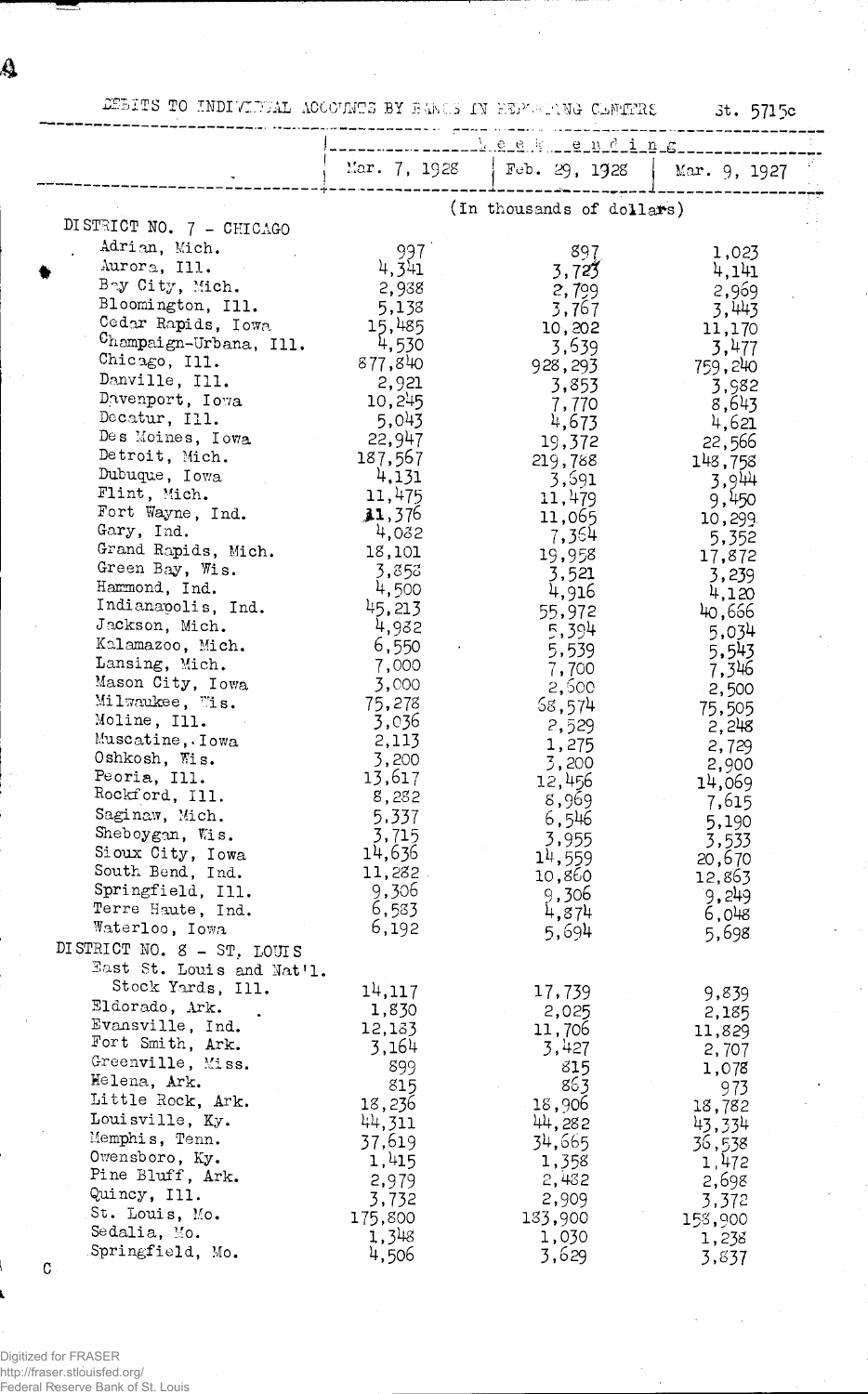DEBITS TO INDIVIDUAL ACCOUNTS BY BANKS IN REPORTING CENTERS St. 5715d

 $\ddot{\phantom{a}}$ 

|                                                                                                                                                                                                                                                                                                                                                                                                                                                                                                                                                                         | <u> Teek ending</u>                                                                                                                                                                                                                                                   |                                                                                                                                                                                                                                                                                             |                                                                                                                                                                                                                                                          |  |
|-------------------------------------------------------------------------------------------------------------------------------------------------------------------------------------------------------------------------------------------------------------------------------------------------------------------------------------------------------------------------------------------------------------------------------------------------------------------------------------------------------------------------------------------------------------------------|-----------------------------------------------------------------------------------------------------------------------------------------------------------------------------------------------------------------------------------------------------------------------|---------------------------------------------------------------------------------------------------------------------------------------------------------------------------------------------------------------------------------------------------------------------------------------------|----------------------------------------------------------------------------------------------------------------------------------------------------------------------------------------------------------------------------------------------------------|--|
|                                                                                                                                                                                                                                                                                                                                                                                                                                                                                                                                                                         | $\text{Var. } 7, 1926$                                                                                                                                                                                                                                                | Feb. $29, 1928$                                                                                                                                                                                                                                                                             | Mar. 9, 1927                                                                                                                                                                                                                                             |  |
|                                                                                                                                                                                                                                                                                                                                                                                                                                                                                                                                                                         | (In thousands of dollars)                                                                                                                                                                                                                                             |                                                                                                                                                                                                                                                                                             |                                                                                                                                                                                                                                                          |  |
| DISTRICT NO. 9 - MINTELPOLIS                                                                                                                                                                                                                                                                                                                                                                                                                                                                                                                                            |                                                                                                                                                                                                                                                                       |                                                                                                                                                                                                                                                                                             |                                                                                                                                                                                                                                                          |  |
| Aberdeen, S. D.<br>Billings, Mont.<br>Dickinson, N. D.<br>Duluth, Minn.<br>Fargo, N. D.<br>Grand Forks, N. D.<br>Helena, Mont.<br>Jamestown, N. D.<br>La Crosse, Wis.<br>Minneapolis, Minn.<br>Minot, N. D.<br>Red Wing, Minn.<br>St. Paul, Minn.<br>Sioux Falls, S. D.<br>South St. Paul, Minn.<br>Superior, Wis.<br>Winona, Minn.                                                                                                                                                                                                                                     | 1,630<br>1,987<br>463<br>17,286<br>3,935<br>1,946<br>2,422<br>652<br>3,040<br>96,253<br>652<br>48,822<br>4,993<br>7,160<br>1,793                                                                                                                                      | 1,369<br>1,930<br>311<br>14, 171<br>3,520<br>1,849<br>1,709<br>496<br>2,848<br>92,549<br>1,241<br>572<br>45.345<br>4,473<br>8,515<br>1,766<br>1,538                                                                                                                                         | 1,550<br>2,065<br>392<br>14,623<br>3,435<br>1,845<br>1,838<br>491<br>2,561<br>74,388<br>1,195<br>566<br>41,137<br>4,902<br>7,543<br>1,814<br>1,669                                                                                                       |  |
| DISTRICT NO. 10 - KANSAS CITY                                                                                                                                                                                                                                                                                                                                                                                                                                                                                                                                           |                                                                                                                                                                                                                                                                       |                                                                                                                                                                                                                                                                                             |                                                                                                                                                                                                                                                          |  |
| Albuquerque, N. M.<br>Atchison, Kans.<br>Bartlesville, Okla.<br>Casper, Wo.<br>Cheyenne, Wyo.<br>Colorado Springs, Colo.<br>Denver, Colo.<br>Enid, Okla.<br>Fremont, Neb.<br>Grand Junction, Colo.<br>Guthrie, Okla.<br>Hutchinson, Kans.<br>Independence, Kans.<br>Joplin, Mo.<br>Kansas City, Kans.<br>Kansas City, Mo.<br>Lawrence, Kans.<br>Lincoln, Neb.<br>Muskogee, Okla.<br>Oklahoma City, Okla.<br>Okmulgee, Okla.<br>Omaha, Neb.<br>Parsons, Kans.<br>Pittsburg, Kans.<br>Pueblo, Colo.<br>St. Joseph, Mo.<br>Topeka, Kans.<br>Tulsa, Okla.<br>Wichita, Kans. | 2,339<br>1,529<br>3,320<br>$\overline{\phantom{a}}$<br>1,435<br>4,236<br>43,700<br>3,079<br>1,605<br>846<br>1,011<br>4,537<br>2,838<br>3,408<br>4,853<br>99,099<br>1,562<br>2,558<br>24,534<br>1,921<br>53,872<br>776<br>5,128<br>15,493<br>5,171<br>24,056<br>15,999 | 2,793<br>1,532<br>5,301<br>1,522<br>1,241<br>3,387<br>41,467<br>2,935<br>802<br>677<br>753<br>4,183<br>2,571<br>3,173<br>4,791<br>89,826<br>1,209<br>6,908<br>2,563<br>24,894<br>1,875<br>52,811<br>745<br>1,908<br>4,522<br>$15,5$ <sup>1</sup><br>$^{11}$ , $^{1108}$<br>33,596<br>15,917 | 2,633<br>1,464<br>4,657<br>1,815<br>1,359<br>3,001<br>40,011<br>3,415<br>1,118<br>761<br>986<br>3,597<br>2,716<br>4,305<br>4,750<br>79,133<br>1,344<br>9,057<br>2,589<br>23,258<br>2,211<br>47,592<br>802<br>1,459<br>3,983<br>13,912<br>5,989<br>28,834 |  |

 $\mathtt{C}$ 

Digitized for FRASER<br>http://fraser.stlouisfed.org/<br>Federal Reserve Bank of St. Louis